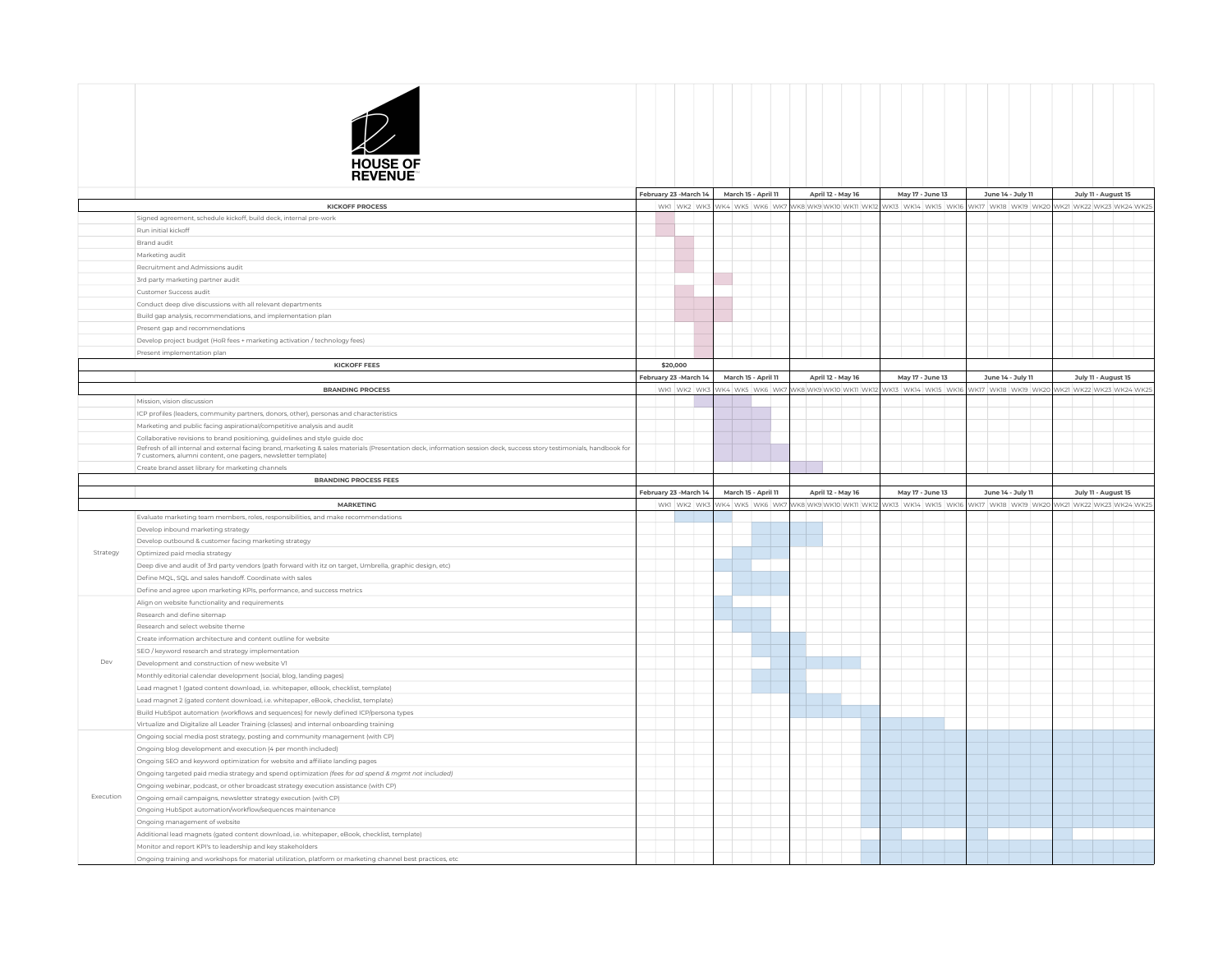|           | <b>MARKETING FEES</b>                                                                                                                      |  | \$18,000                                              |             |                   | \$9,000           |                  |                  |          |                   | \$9,000                                                          |                     | \$9,000             | \$9,000                                                                                                      |  |       |       |  |
|-----------|--------------------------------------------------------------------------------------------------------------------------------------------|--|-------------------------------------------------------|-------------|-------------------|-------------------|------------------|------------------|----------|-------------------|------------------------------------------------------------------|---------------------|---------------------|--------------------------------------------------------------------------------------------------------------|--|-------|-------|--|
|           |                                                                                                                                            |  | February 23 -March 14<br>March 15 - April 11          |             | April 12 - May 16 |                   | May 17 - June 13 |                  |          | June 14 - July 11 |                                                                  | July 11 - August 15 |                     |                                                                                                              |  |       |       |  |
|           | RECRUITMENT & ADMISSIONS DEPARTMENT                                                                                                        |  |                                                       | WK1 WK2 WK3 |                   |                   |                  |                  |          |                   |                                                                  |                     |                     | WK4 WK5 WK6 WK7 WK8 WK9 WK10 WK11 WK12 WK13 WK14 WK15 WK16 WK16 WK17 WK18 WK19 WK20 WK21 WK22 WK23 WK24 WK25 |  |       |       |  |
|           | Individual evaluations and position match assessments                                                                                      |  |                                                       |             |                   |                   |                  |                  |          |                   |                                                                  |                     |                     |                                                                                                              |  |       |       |  |
| Strategy  | Audit any additional collateral and begin listening to call recordings                                                                     |  |                                                       |             |                   |                   |                  |                  |          |                   |                                                                  |                     |                     |                                                                                                              |  |       |       |  |
|           | Compensation modeling and compensation packages discussion                                                                                 |  |                                                       |             |                   |                   |                  |                  |          |                   |                                                                  |                     |                     |                                                                                                              |  |       |       |  |
|           | Org chart map V1                                                                                                                           |  |                                                       |             |                   |                   |                  |                  |          |                   |                                                                  |                     |                     |                                                                                                              |  |       |       |  |
|           | Shadow calls and meetings                                                                                                                  |  |                                                       |             |                   |                   |                  |                  |          |                   |                                                                  |                     |                     |                                                                                                              |  |       |       |  |
|           | Define lifecycle stages for recruitment and admissions                                                                                     |  |                                                       |             |                   |                   |                  |                  |          |                   |                                                                  |                     |                     |                                                                                                              |  |       |       |  |
|           | Clearly define value proposition and differentiators in tandem with marketing                                                              |  |                                                       |             |                   |                   |                  |                  |          |                   |                                                                  |                     |                     |                                                                                                              |  |       |       |  |
|           | Job descriptions, quotas/scorecards/KPIs, including clearer defined roles                                                                  |  |                                                       |             |                   |                   |                  |                  |          |                   |                                                                  |                     |                     |                                                                                                              |  |       |       |  |
|           | Playbook: Build workflow process map for all internal roles, customer journey maps, recruitment journey map                                |  |                                                       |             |                   |                   |                  |                  |          |                   |                                                                  |                     |                     |                                                                                                              |  |       |       |  |
|           | Playbook: Prospecting process for Outreach, ICP, and buyer-persona                                                                         |  |                                                       |             |                   |                   |                  |                  |          |                   |                                                                  |                     |                     |                                                                                                              |  |       |       |  |
|           | Playbook: Communication cadences, IB vs OB phone scripts, Objection handling flowcharts                                                    |  |                                                       |             |                   |                   |                  |                  |          |                   |                                                                  |                     |                     |                                                                                                              |  |       |       |  |
|           | Playbook: Presentation scripts, email templates for all departments, and phone scripts for referrals                                       |  |                                                       |             |                   |                   |                  |                  |          |                   |                                                                  |                     |                     |                                                                                                              |  |       |       |  |
| Dev       | Playbook: Revamp auto texts and emails, bulk texts and emails                                                                              |  |                                                       |             |                   |                   |                  |                  |          |                   |                                                                  |                     |                     |                                                                                                              |  |       |       |  |
|           | Playbook: Handoff to different departments                                                                                                 |  |                                                       |             |                   |                   |                  |                  |          |                   |                                                                  |                     |                     |                                                                                                              |  |       |       |  |
|           | Playbook: Community Partner prospect process and outreach communication strategy                                                           |  |                                                       |             |                   |                   |                  |                  |          |                   |                                                                  |                     |                     |                                                                                                              |  |       |       |  |
|           | Build new hire onboarding and training plan for all roles                                                                                  |  |                                                       |             |                   |                   |                  |                  |          |                   |                                                                  |                     |                     |                                                                                                              |  |       |       |  |
|           | Build out standardized scoring criteria for candidates                                                                                     |  |                                                       |             |                   |                   |                  |                  |          |                   |                                                                  |                     |                     |                                                                                                              |  |       |       |  |
|           | Begin recruiting and conducting interviews for Full Time Outreach position                                                                 |  |                                                       |             |                   |                   |                  |                  |          |                   |                                                                  |                     |                     |                                                                                                              |  |       |       |  |
|           | Create sales training and coaching curriculum inside HoR LMS                                                                               |  |                                                       |             |                   |                   |                  |                  |          |                   |                                                                  |                     |                     |                                                                                                              |  |       |       |  |
|           | Coaching, mentorship, and leadership development for Sheri & Sam                                                                           |  |                                                       |             |                   |                   |                  |                  |          |                   |                                                                  |                     |                     |                                                                                                              |  |       |       |  |
|           | Coaching, mentorship, and leadership development for Director of Recruitment                                                               |  |                                                       |             |                   |                   |                  |                  |          |                   |                                                                  |                     |                     |                                                                                                              |  |       |       |  |
|           | Assist with in-the-field coaching of Outreach Team and Recruitment Team                                                                    |  |                                                       |             |                   |                   |                  |                  |          |                   |                                                                  |                     |                     |                                                                                                              |  |       |       |  |
|           | Listen to recorded customer facing calls and meetings, provide coaching and feedback                                                       |  |                                                       |             |                   |                   |                  |                  |          |                   |                                                                  |                     |                     |                                                                                                              |  |       |       |  |
| Execution | Hold 1:1s with heads of departments & executives                                                                                           |  |                                                       |             |                   |                   |                  |                  |          |                   |                                                                  |                     |                     |                                                                                                              |  |       |       |  |
|           | Hold 1:1s with Key Outreach Team, Admission, Customer Success, and Recruitment Team Members                                                |  |                                                       |             |                   |                   |                  |                  |          |                   |                                                                  |                     |                     |                                                                                                              |  |       |       |  |
|           | Monitor and assist with recruitment pipeline progression                                                                                   |  |                                                       |             |                   |                   |                  |                  |          |                   |                                                                  |                     |                     |                                                                                                              |  |       |       |  |
|           | Maintain playbook                                                                                                                          |  |                                                       |             |                   |                   |                  |                  |          |                   |                                                                  |                     |                     |                                                                                                              |  |       |       |  |
|           | Monitor and report KPI's to leadership                                                                                                     |  |                                                       |             |                   |                   |                  |                  |          |                   |                                                                  |                     |                     |                                                                                                              |  |       |       |  |
|           | DISC Assessments and DISC Training                                                                                                         |  |                                                       |             |                   |                   |                  |                  |          |                   |                                                                  |                     |                     |                                                                                                              |  |       |       |  |
|           | Revamp and rebuild Outreach Team processes                                                                                                 |  |                                                       |             |                   |                   |                  |                  |          |                   |                                                                  |                     |                     |                                                                                                              |  |       |       |  |
|           | Implement Customer Service Leaders program (IF to Apps, Congrat texts, Pre Class Call Throughs                                             |  |                                                       |             |                   |                   |                  |                  |          |                   |                                                                  |                     |                     |                                                                                                              |  |       |       |  |
|           | Implement Program and Recruitment Tension Relief Program                                                                                   |  |                                                       |             |                   |                   |                  |                  |          |                   |                                                                  |                     |                     |                                                                                                              |  |       |       |  |
|           | Launch Leader Rewards Program                                                                                                              |  |                                                       |             |                   |                   |                  |                  |          |                   |                                                                  |                     |                     |                                                                                                              |  |       |       |  |
|           | <b>SALES FEES</b>                                                                                                                          |  |                                                       |             | \$12,500          |                   | \$15,000         |                  | \$12,500 |                   | \$12,500                                                         |                     | \$15,000            |                                                                                                              |  |       |       |  |
|           |                                                                                                                                            |  | February 23 -March 14<br>March 15 - April 11          |             |                   | April 12 - May 16 |                  | May 17 - June 13 |          |                   | June 14 - July 11                                                |                     | July 11 - August 15 |                                                                                                              |  |       |       |  |
|           | <b>CUSTOMER SUCCESS (Post Graduation)</b>                                                                                                  |  | WK1 WK2 WK3<br>WK4 WK5 WK6 WK7 WK8 WK9 WK10 WK11 WK12 |             |                   |                   |                  |                  |          |                   | WK13 WK14 WK15 WK16 WK17 WK18 WK19 WK20 WK21 WK22 WK23 WK24 WK25 |                     |                     |                                                                                                              |  |       |       |  |
|           | Individual evaluations and position match assessments                                                                                      |  |                                                       |             |                   |                   |                  |                  |          |                   |                                                                  |                     |                     |                                                                                                              |  |       |       |  |
|           | Build out Post Graduation continued education program                                                                                      |  |                                                       |             |                   |                   |                  |                  |          |                   |                                                                  |                     |                     |                                                                                                              |  |       |       |  |
|           | Implement post graduation continued ed program                                                                                             |  |                                                       |             |                   |                   |                  |                  |          |                   |                                                                  |                     |                     |                                                                                                              |  |       |       |  |
|           | Build out Alumni Association with tiered rewards program                                                                                   |  |                                                       |             |                   |                   |                  |                  |          |                   |                                                                  |                     |                     |                                                                                                              |  |       |       |  |
|           | Implement Alumni Association tiers                                                                                                         |  |                                                       |             |                   |                   |                  |                  |          |                   |                                                                  |                     |                     |                                                                                                              |  |       |       |  |
|           | Community Partner Referral role revamp, identify top referrers, add QBR strategy, prospecting strategy, communication build out in Hubspot |  |                                                       |             |                   |                   |                  |                  |          |                   |                                                                  |                     |                     |                                                                                                              |  |       |       |  |
|           | Playbook: SOP for community partner referrals, leaders, employee, and alumni referrals                                                     |  |                                                       |             |                   |                   |                  |                  |          |                   |                                                                  |                     |                     |                                                                                                              |  |       |       |  |
|           | Create quarterly business review template for all community partners                                                                       |  |                                                       |             |                   |                   |                  |                  |          |                   |                                                                  |                     |                     |                                                                                                              |  |       |       |  |
|           | Create text message templates for referrals                                                                                                |  |                                                       |             |                   |                   |                  |                  |          |                   |                                                                  |                     |                     |                                                                                                              |  |       |       |  |
|           | <b>CUSTOMER SUCCESS FEES</b>                                                                                                               |  |                                                       |             |                   |                   | \$5,000          |                  |          | \$7,500           |                                                                  |                     |                     |                                                                                                              |  |       |       |  |
|           |                                                                                                                                            |  | February 23 -March 14<br>March 15 - April 11          |             | April 12 - May 16 |                   | May 17 - June 13 |                  |          | June 14 - July 11 |                                                                  | July 11 - August 15 |                     |                                                                                                              |  |       |       |  |
|           | <b>REVENUE OPERATIONS</b>                                                                                                                  |  |                                                       | WK1 WK2 WK3 |                   |                   |                  |                  |          |                   |                                                                  |                     |                     | WK4 WK5 WK6 WK7 WK8 WK9 WK10 WK11 WK12 WK13 WK14 WK15 WK16 WK17 WK18 WK19 WK20 WK21 WK22 WK23 WK24 WK25      |  |       |       |  |
|           | Optimize and centralize application process on website or new platform (take 45 min task and turn into 15) SOP?                            |  |                                                       |             |                   |                   |                  |                  |          |                   |                                                                  |                     |                     |                                                                                                              |  |       |       |  |
|           | RevOps Audit                                                                                                                               |  |                                                       |             |                   |                   |                  |                  |          |                   |                                                                  |                     |                     |                                                                                                              |  |       |       |  |
|           | HubSpot / SalesForce integration discussion                                                                                                |  |                                                       |             |                   |                   |                  |                  |          |                   |                                                                  |                     |                     |                                                                                                              |  |       |       |  |
|           | Get HubSpot CMS Hub & Marketing Hub Quote                                                                                                  |  |                                                       |             |                   |                   |                  |                  |          |                   |                                                                  |                     |                     |                                                                                                              |  |       |       |  |
|           | Implement HubSpot CMS Hub & Marketing Hub & Integrate with SalesForce                                                                      |  |                                                       |             |                   |                   |                  |                  |          |                   |                                                                  |                     |                     |                                                                                                              |  |       |       |  |
|           | Integrate Typing.com/Google Classroom                                                                                                      |  |                                                       |             |                   |                   |                  |                  |          |                   |                                                                  |                     |                     |                                                                                                              |  |       |       |  |
|           | SalesForce automation for repetitive tasks, Customized Reports/Dashboards                                                                  |  |                                                       |             |                   |                   |                  |                  |          |                   |                                                                  |                     |                     |                                                                                                              |  |       |       |  |
|           | Revenue Economics 12-24-36                                                                                                                 |  |                                                       |             |                   |                   |                  |                  |          |                   |                                                                  |                     |                     |                                                                                                              |  |       |       |  |
|           | Develop SOP for CrossPurpose tech stack                                                                                                    |  |                                                       |             |                   |                   |                  |                  |          |                   |                                                                  |                     |                     |                                                                                                              |  |       |       |  |
|           | Train users on new tech stack                                                                                                              |  |                                                       |             |                   |                   |                  |                  |          |                   |                                                                  |                     |                     |                                                                                                              |  |       |       |  |
|           | RevOps Support (Ongoing support for HubSpot and other tools)                                                                               |  |                                                       |             |                   |                   |                  |                  |          |                   |                                                                  |                     |                     |                                                                                                              |  |       |       |  |
|           | <b>REVOPS FEES</b>                                                                                                                         |  |                                                       |             |                   |                   | \$2,160          |                  |          | \$2,160           |                                                                  |                     |                     | \$720                                                                                                        |  | \$720 | \$720 |  |
|           |                                                                                                                                            |  |                                                       |             |                   |                   |                  |                  |          |                   |                                                                  |                     |                     |                                                                                                              |  |       |       |  |